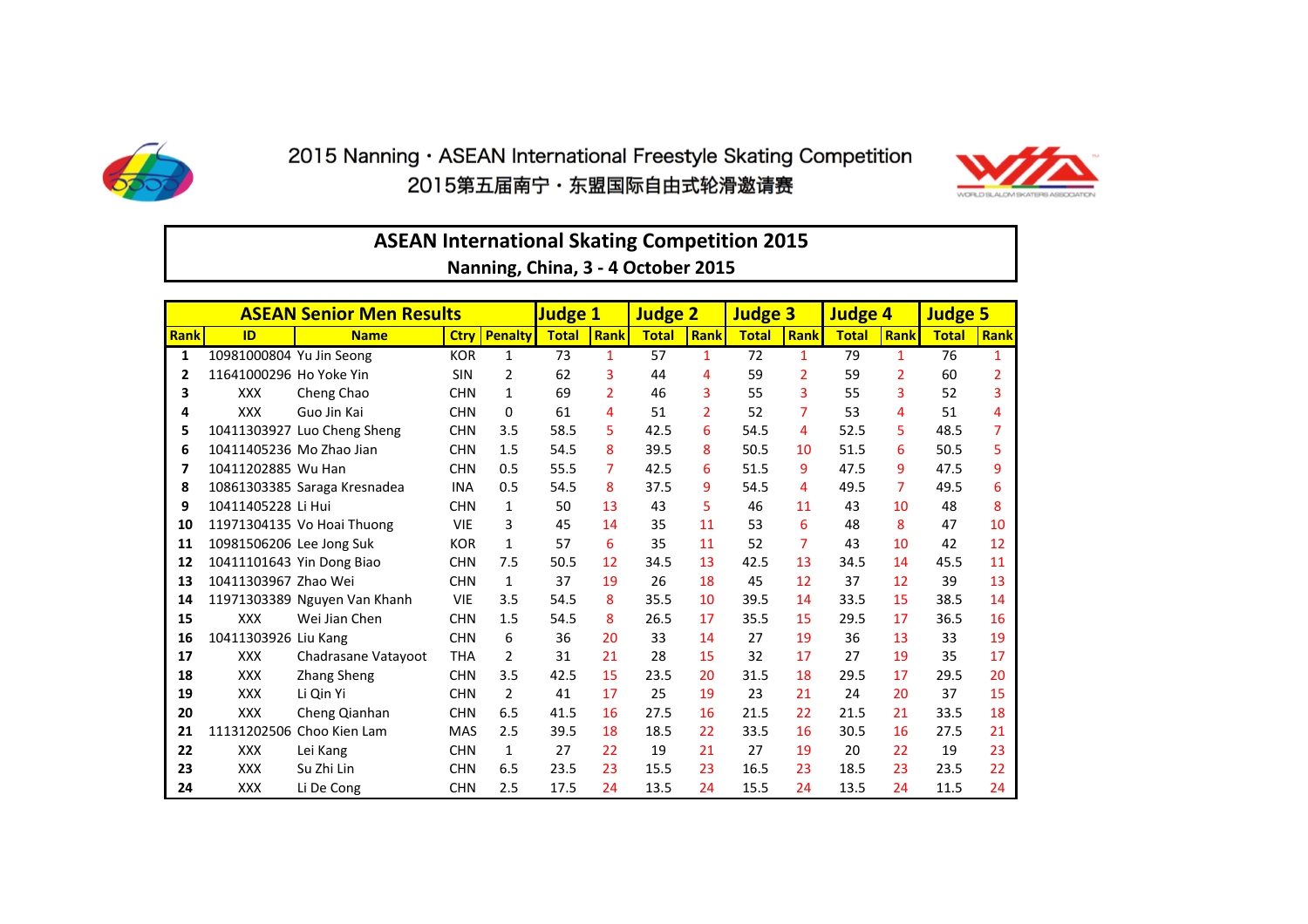|      |                      | <b>ASEAN Senior Women Results</b> |            | <b>Judge 1</b>      |              | <b>Judge 2</b> |              | <b>Judge 3</b> |              | <b>Judge 4</b> |              | <b>Judge 5</b> |              |             |
|------|----------------------|-----------------------------------|------------|---------------------|--------------|----------------|--------------|----------------|--------------|----------------|--------------|----------------|--------------|-------------|
| Rank | ID                   | <b>Name</b>                       |            | <b>Ctry Penalty</b> | <b>Total</b> | Rankl          | <b>Total</b> | Rankl          | <b>Total</b> | Rank           | <b>Total</b> | <b>Rank</b>    | <b>Total</b> | <b>Rank</b> |
|      | 20411000874 Meng Yun |                                   | CHN        | 0.5                 | 71.5         |                | 69.5         |                | 67.5         |                | 64.5         |                | 61.5         |             |
|      |                      | 20861304032 Wirnatya Meidinda     | <b>INA</b> | 2                   | 52           |                | 33           |                | 43           |                | 36           |                | 42           |             |
|      | XXX                  | Huang Lin Xin                     | CHN        |                     | 32           |                | 23           |                | 17           |                | 34           |                |              |             |
| 4    | XXX                  | Nguyen Thuy Tien                  | VIE        | 4.5                 | 27.5         |                | 25.5         |                | 12.5         | 6              | 17.5         | 4              | 20.5         |             |
|      | XXX                  | Li Rong Rong                      | CHN        | 6                   | 30           |                | 14           | ь              | 14           | 4              | 14           |                | 17           |             |
| 6    | <b>XXX</b>           | Liang Liang                       | CHN        | 1.5                 | 27.5         |                | 25.5         |                | 13.5         |                | 14.5         |                | 16.5         |             |

|      | <b>ASEAN Youth Men Results</b> |                                 |            |                         |              |      | <b>Judge 2</b> |       | <b>Judge 3</b> |             | <b>Judge 4</b> |             | <b>Judge 5</b> |             |
|------|--------------------------------|---------------------------------|------------|-------------------------|--------------|------|----------------|-------|----------------|-------------|----------------|-------------|----------------|-------------|
| Rank | ID                             | <b>Name</b>                     |            | <b>Ctry   Penalty  </b> | <b>Total</b> | Rank | <b>Total</b>   | Rankl | <b>Total</b>   | <b>Rank</b> | <b>Total</b>   | <b>Rank</b> | <b>Total</b>   | <b>Rank</b> |
|      |                                | 10411303760 Ren Yang Guang      | CHN        | 0                       | 66           |      | 68             |       | 61             |             | 70             |             | 69             |             |
|      | 10411506508 Zeng Yi            |                                 | CHN        | 0                       | 68           |      | 55             |       | 63             |             | 58             |             | 55             |             |
|      |                                | 10821000111 Chan Man Fung Anson | <b>HKG</b> |                         | 61           |      | 54             |       | 52             | 4           | 56             |             | 58             |             |
|      | 10821202632 Lo Ng Shuen        |                                 | HKG        |                         | 57           |      | 37             | 4     | 54             |             | 52             | Δ           | 48             |             |
|      | 10411405223 Feng Jun Hao       |                                 | CHN        | 2.5                     | 23.5         |      | 22.5           |       | 21.5           |             | 29.5           |             | 24.5           |             |
|      | 10411405239 Pan Rong Jia       |                                 | CHN        | 6.5                     | 11.5         |      | 14.5           |       | 14.5           |             | 22.5           | h           | 18.5           |             |

|      | <b>ASEAN Youth Women Results</b> | <b>Judge 1</b>               |     | <b>Judge 2</b>        |              | <b>Judge 3</b> |              | <b>Judge 4</b> |              | <b>Judge 5</b> |              |      |              |             |
|------|----------------------------------|------------------------------|-----|-----------------------|--------------|----------------|--------------|----------------|--------------|----------------|--------------|------|--------------|-------------|
| Rank | ID                               | <b>Name</b>                  |     | <b>Ctry   Penalty</b> | <b>Total</b> | Rank           | <b>Total</b> | Rank           | <b>Total</b> | Rankl          | <b>Total</b> | Rank | <b>Total</b> | <b>Rank</b> |
|      |                                  | 20411101982 Zhang Yu Wei     | CHN | 1.5                   | 72.5         |                | 53.5         |                | 55.5         |                | 62.5         |      | 60.5         |             |
|      | 20411202904 Zeng Jia Xin         |                              | CHN |                       | 69           |                | 49           |                | 53           |                | 56           |      | 57           |             |
|      |                                  | 21811001058 Dechfoong Piyapa | THA |                       | 62           |                | 43           |                | 42           | 4              | 40           |      | 44           |             |
|      | XXX                              | Liu Xing                     | CHN |                       | 49           |                | 34           | 4              | 44           |                | 35           | 4    | 34           |             |
|      | XXX                              | Chinupun Nichakan            | THA | 9.5                   | 46.5         |                | 29.5         |                | 36.5         |                | 21.5         | h    | 23.5         |             |
|      |                                  | 20411101989 Huang Yi Ying    | CHN |                       | 44           |                | 28           |                | 24           |                | 25           |      | 26           |             |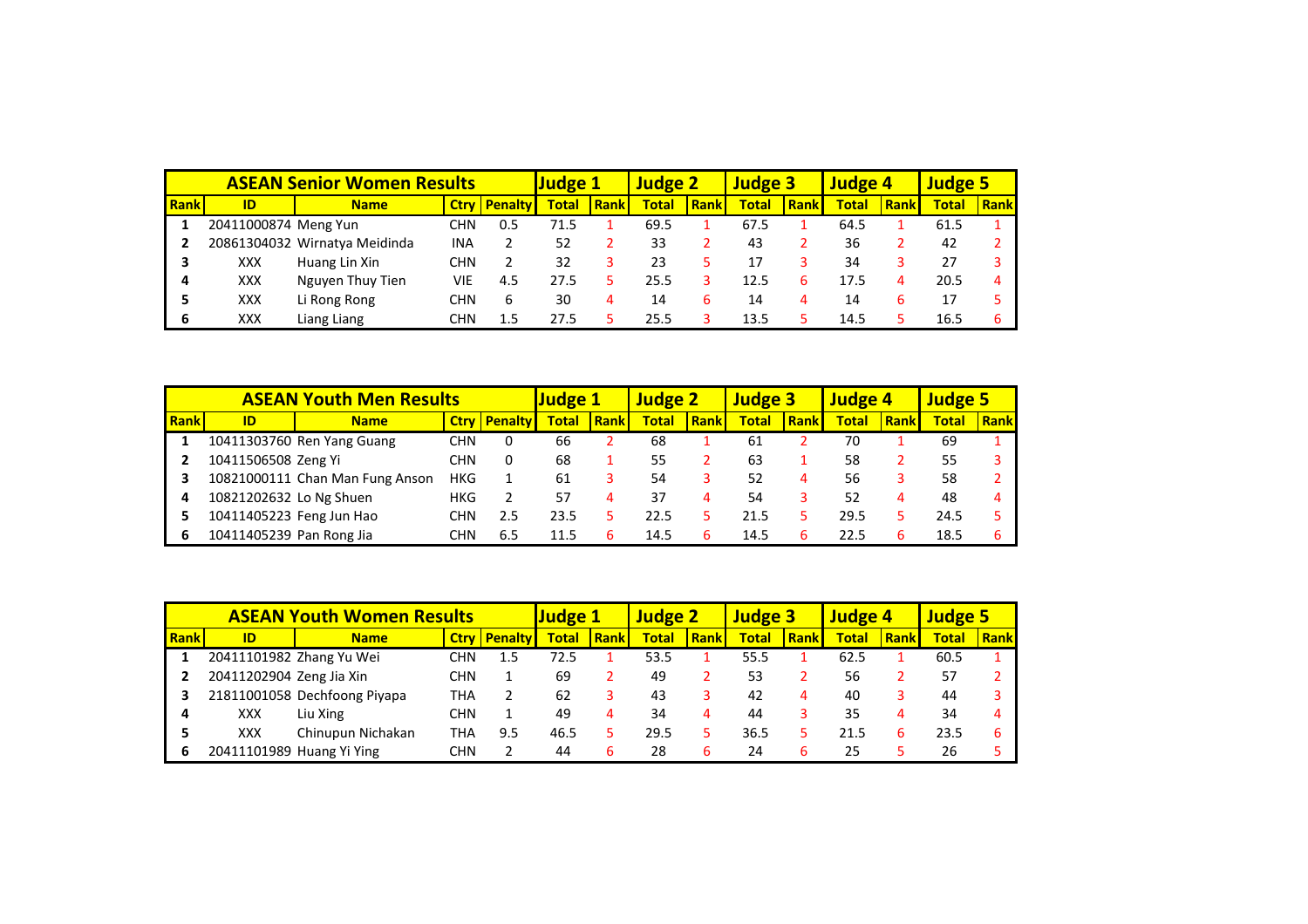|             |                           | <b>ASEAN Junior Men Results</b> |            |                     | <b>Judge 1</b> |                | <b>Judge 2</b> |                | <b>Judge 3</b> |                | <b>Judge 4</b> |                | <b>Judge 5</b> |                |
|-------------|---------------------------|---------------------------------|------------|---------------------|----------------|----------------|----------------|----------------|----------------|----------------|----------------|----------------|----------------|----------------|
| <b>Rank</b> | ID                        | <b>Name</b>                     |            | <b>Ctry Penalty</b> | <b>Total</b>   | Rank           | <b>Total</b>   | <b>Rank</b>    | <b>Total</b>   | Rank           | <b>Total</b>   | <b>Rank</b>    | <b>Total</b>   | Rank           |
| 1           | 10411506590 Li Jing Heng  |                                 | <b>CHN</b> | $\mathbf{1}$        | 71             | $\overline{2}$ | 65             | $\mathbf{1}$   | 64             | $\overline{2}$ | 78             | 1              | 72             | 1              |
| 2           | 10411303902 Li Jia Rui    |                                 | <b>CHN</b> | $\Omega$            | 77             | $\mathbf{1}$   | 64             | $\overline{2}$ | 73             | 1              | 75             | $\overline{2}$ | 63             | 3              |
| 3           | 10411102005 Zhang Jun Jie |                                 | <b>CHN</b> | 0.5                 | 63.5           | 3              | 62.5           | 3              | 59.5           | 3              | 70.5           | 3              | 66.5           | $\overline{2}$ |
| 4           | 10411405248 Yang Hao Lan  |                                 | <b>CHN</b> | 8                   | 60             | 4              | 47             | 4              | 40             | 6              | 46             | 5              | 49             | 4              |
| 5           |                           | 10411304011 Zhao Shao Cong      | <b>CHN</b> | 1.5                 | 42.5           | 7              | 43.5           | 5.             | 53.5           | 4              | 49.5           | 4              | 47.5           | 6              |
| 6           | <b>XXX</b>                | Zhu Bo Ran                      | <b>CHN</b> | 1.5                 | 43.5           | 6              | 38.5           | 6              | 44.5           | 5              | 40.5           | 6              | 48.5           | 5              |
| 7           | <b>XXX</b>                | Xu Zhe Kai                      | <b>CHN</b> | 1.5                 | 34.5           | 13             | 38.5           | 6              | 36.5           | 7              | 39.5           | 7              | 35.5           | 7              |
| 8           | <b>XXX</b>                | Mo Zi Qian                      | <b>CHN</b> | 3.5                 | 41.5           | 8              | 34.5           | 9              | 34.5           | 9              | 33.5           | 9              | 34.5           | 9              |
| 9           | <b>XXX</b>                | Wu Mu Han                       | <b>CHN</b> | 1.5                 | 46.5           | 5.             | 34.5           | 9              | 33.5           | 11             | 26.5           | 15             | 35.5           | 7              |
| 10          | 10411405242 Shen Jun Yi   |                                 | <b>CHN</b> | 3.5                 | 40.5           | 10             | 34.5           | 9              | 24.5           | 15             | 33.5           | 9              | 30.5           | 11             |
| 11          | 10411405225 Hu Song Yu    |                                 | <b>CHN</b> | $\overline{2}$      | 31             | 17             | 27             | 13             | 36             | 8              | 32             | 11             | 34             | 10             |
| 12          | <b>XXX</b>                | Chen Zhao Wei                   | <b>CHN</b> | 0.5                 | 41.5           | 8              | 35.5           | 8              | 24.5           | 15             | 29.5           | 13             | 28.5           | 13             |
| 13          | <b>XXX</b>                | Tang Yong Xing                  | <b>CHN</b> | 0.5                 | 33.5           | 16             | 24.5           | 14             | 34.5           | 9              | 29.5           | 13             | 30.5           | 11             |
| 14          | <b>XXX</b>                | Gong Chang Yang                 | <b>CHN</b> | 0                   | 38             | 11             | 23             | 16             | 27             | 13             | 34             | 8              | 20             | 19             |
| 15          |                           | 10821405157 Chan Tsz Chung      | <b>HKG</b> | 2.5                 | 35.5           | 12             | 21.5           | 17             | 27.5           | 12             | 30.5           | 12             | 27.5           | 14             |
| 16          | 10411102007 Yan Zi Han    |                                 | <b>CHN</b> | 0.5                 | 34.5           | 13             | 29.5           | 12             | 25.5           | 14             | 23.5           | 16             | 18.5           | 20             |
| 17          | XXX                       | Wang Jin Jie                    | <b>CHN</b> | 1.5                 | 30.5           | 18             | 23.5           | 15             | 17.5           | 18             | 22.5           | 17             | 23.5           | 16             |
| 18          | 10411405243 Wei Yu Bo     |                                 | <b>CHN</b> | 1.5                 | 34.5           | 13             | 20.5           | 18             | 14.5           | 19             | 20.5           | 19             | 23.5           | 16             |
| 19          | <b>XXX</b>                | Xiao Jin Hui                    | <b>CHN</b> | 6.5                 | 27.5           | 19             | 20.5           | 18             | 23.5           | 17             | 19.5           | 20             | 18.5           | 20             |
| 20          | 10411405229 Li Qing Xi    |                                 | <b>CHN</b> | 1.5                 | 26.5           | 21             | 20.5           | 18             | 14.5           | 19             | 22.5           | 17             | 22.5           | 18             |
| 21          | <b>XXX</b>                | <b>Tang Yin Guo</b>             | <b>CHN</b> | 2.5                 | 27.5           | 19             | 14.5           | 22             | 11.5           | 21             | 13.5           | 21             | 25.5           | 15             |
| 22          | <b>XXX</b>                | Liu Xuan Chen                   | <b>CHN</b> | 3                   | 25             | 22             | 17             | 21             | 9              | 22             | 9              | 22             | 16             | 22             |
| 23          | <b>XXX</b>                | Pan Yin Cheng                   | <b>CHN</b> | 5                   | 11             | 25             | 11             | 24             | 8              | 23             | 7              | 23             | 12             | 23             |
| 24          | <b>XXX</b>                | Li Qu Liang                     | <b>CHN</b> | 4.5                 | 20.5           | 23             | 13.5           | 23             | 7.5            | 24             | 5.5            | 24             | 5.5            | 25             |
| 25          | <b>XXX</b>                | Yip Hin Yeung                   | <b>HKG</b> | 6.5                 | 11.5           | 24             | 8.5            | 25             | 5.5            | 25             | 5.5            | 24             | 7.5            | 24             |
| 26          | <b>XXX</b>                | Zheng Ze Kai                    | <b>CHN</b> | 8.5                 | 8.5            | 26             | 5.5            | 26             | 1.5            | 26             | 3.5            | 26             | 3.5            | 26             |